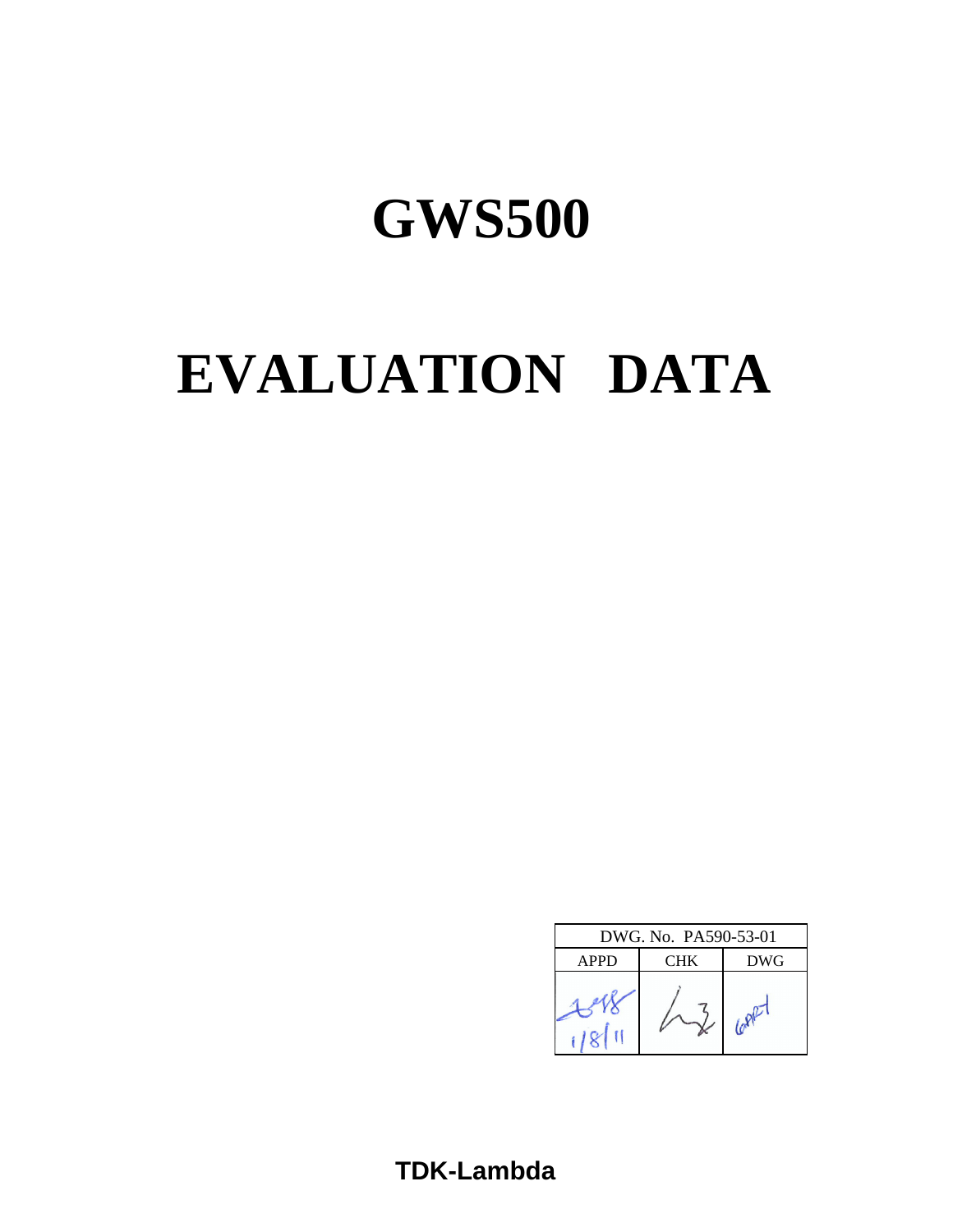## INDEX

| 1. |     | <b>Evaluation Method</b>                              | <b>PAGE</b> |  |
|----|-----|-------------------------------------------------------|-------------|--|
|    | 1.1 | Circuit used for determination                        |             |  |
|    |     |                                                       | $T-1$       |  |
|    |     | Steady state data                                     |             |  |
|    |     | Over current protection (OCP) characteristics         |             |  |
|    |     | Over voltage protection (OVP) characteristics         |             |  |
|    |     | Output rise characteristics                           |             |  |
|    |     | Output fall characteristics                           |             |  |
|    |     | Hold up time characteristics                          |             |  |
|    |     |                                                       | $T-1$       |  |
|    |     | Output rise, fall characteristics with ON/OFF Control |             |  |
|    |     |                                                       | $T-2$       |  |
|    |     | Dynamic load response characteristics                 |             |  |
|    |     |                                                       | $T-2$       |  |
|    |     | Inrush current waveform                               |             |  |
|    |     |                                                       | $T-2$       |  |
|    |     | Leakage current characteristics                       |             |  |
|    |     |                                                       | $T-3$       |  |
|    |     | Output ripple and noise waveform                      |             |  |
|    |     |                                                       | $T-3$       |  |
|    |     | Electro-Magnetic Interference characteristics         |             |  |
|    |     | (a) Conducted Emission                                |             |  |
|    |     | (b) Radiated Emission                                 |             |  |
|    | 1.2 |                                                       | $T-4$       |  |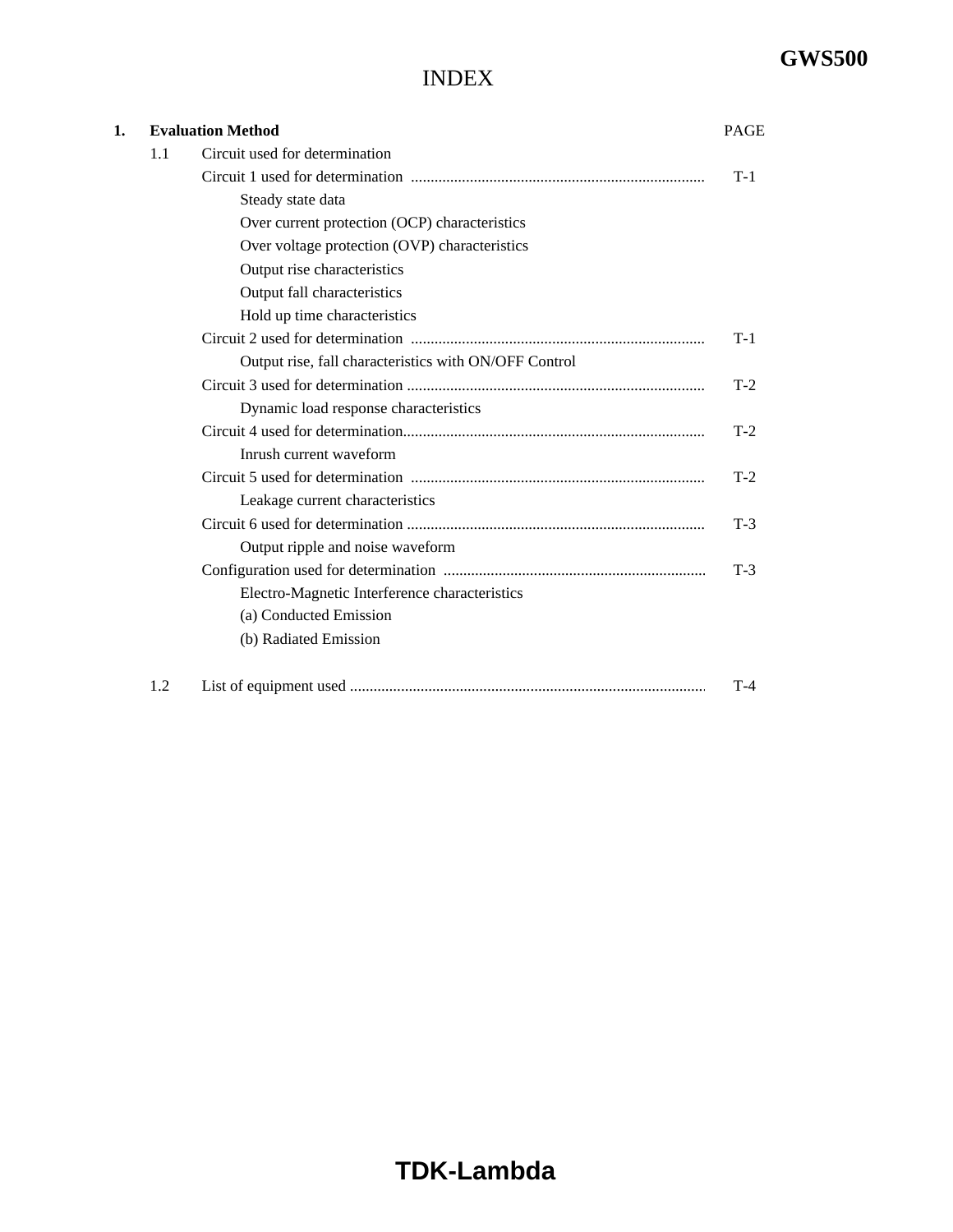## **2. Characteristics**

| 2.1  | Steady state data                                    |        |
|------|------------------------------------------------------|--------|
|      | Regulation - line and load, Temperature drift<br>(1) |        |
|      |                                                      | $T-5$  |
|      |                                                      | $T-6$  |
|      |                                                      | $T-7$  |
|      |                                                      | $T-8$  |
| 2.2  |                                                      | $T-9$  |
| 2.3  |                                                      | $T-9$  |
| 2.4  |                                                      | $T-10$ |
| 2.5  |                                                      | $T-11$ |
| 2.6  |                                                      | $T-12$ |
| 2.7  |                                                      | $T-13$ |
| 2.8  |                                                      | $T-14$ |
| 2.9  |                                                      |        |
| 2.10 |                                                      | $T-17$ |
| 2.11 |                                                      | $T-18$ |
| 2.12 |                                                      | $T-18$ |
| 2.13 |                                                      | $T-19$ |
| 2.14 |                                                      | $T-20$ |
| 2.15 |                                                      |        |

Terminology used

|      | Definition |                     |
|------|------------|---------------------|
| Vin  |            | Input voltage       |
| Vout | .          | Output voltage      |
| Iin  | .          | Input current       |
| Iout |            | Output current      |
| Tа   |            | Ambient temperature |
| f    |            | Frequency           |

# **TDK-Lambda**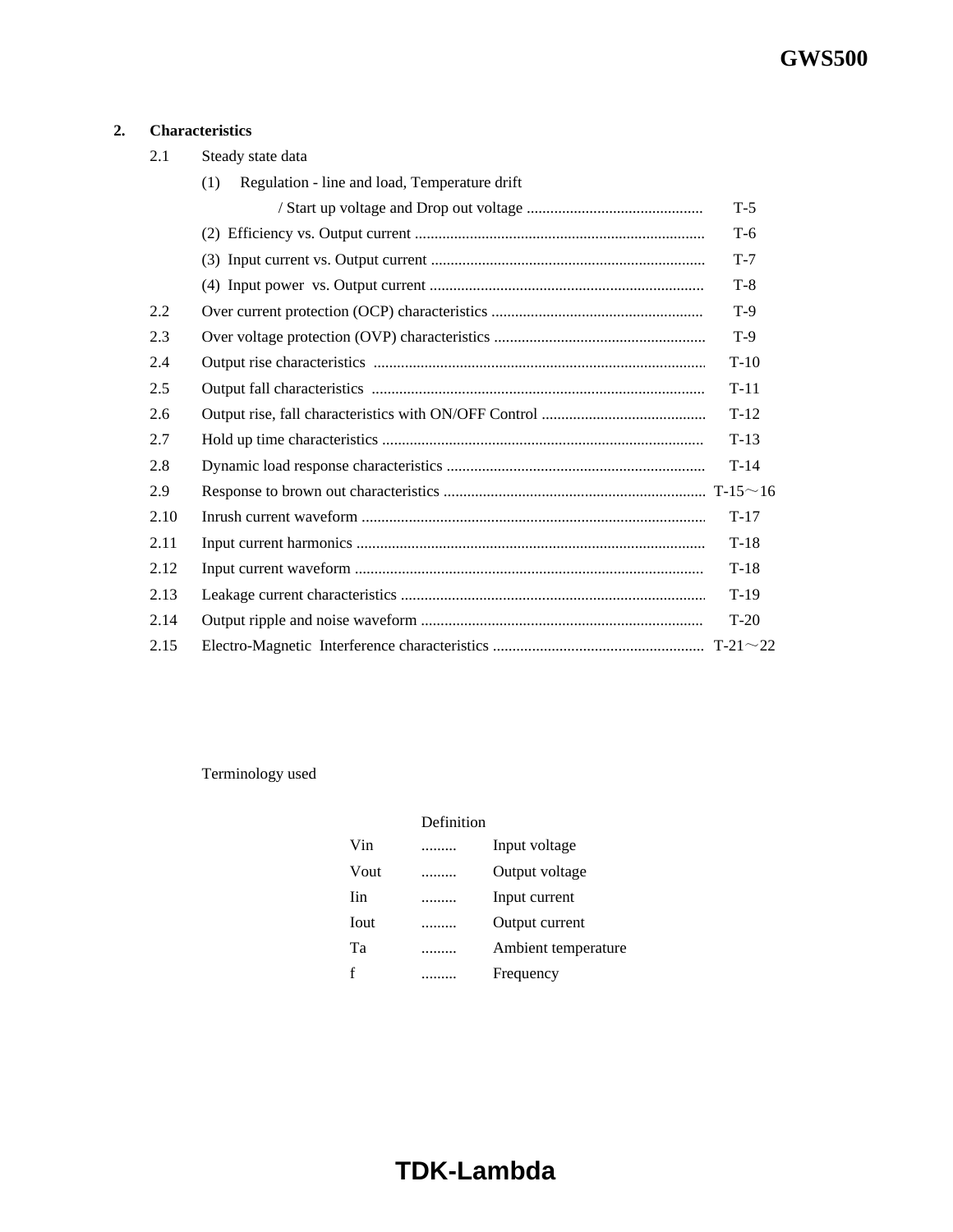#### **1. Evaluation Method**

1.1 Circuit used for determination

## Circuit 1 used for determination

- ・Steady state data
- ・Over current protection (OCP) characteristics
- ・Over voltage protection (OVP) characteristics
- ・Output rise characteristics
- ・Output fall characteristics
- ・Hold up time characteristics



Controlled Temp. Chamber

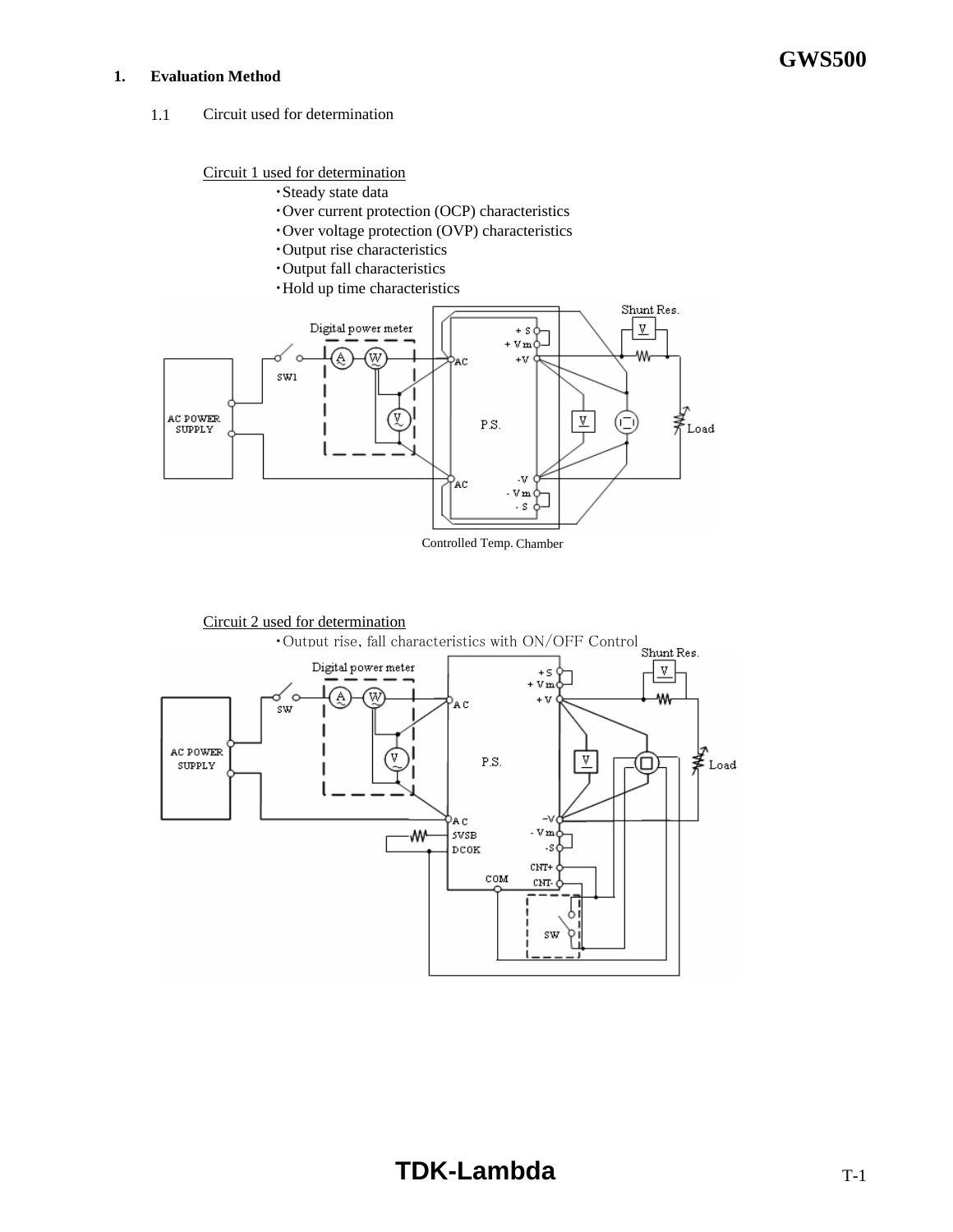#### Circuit 3 used for determination

・Dynamic load response characteristics

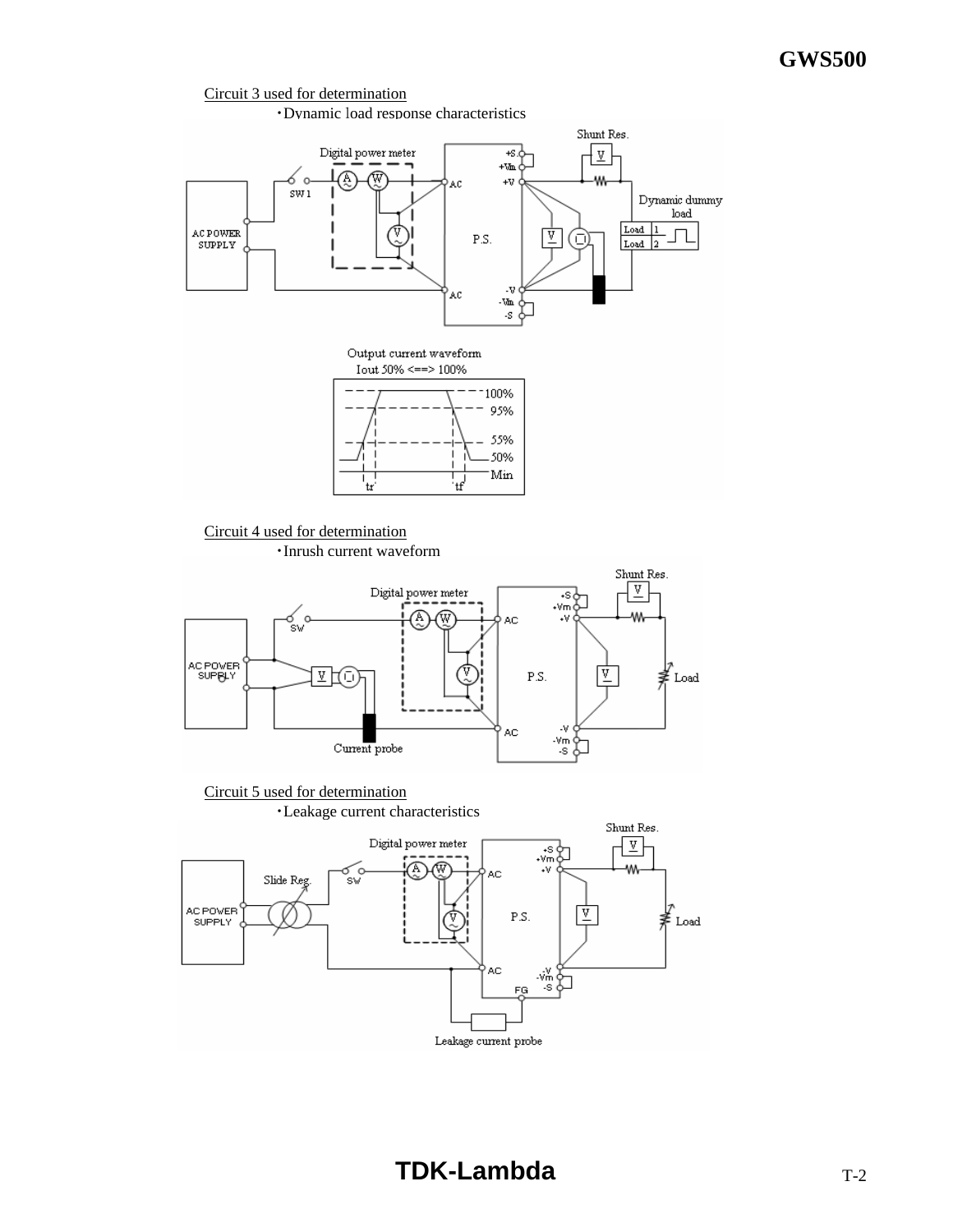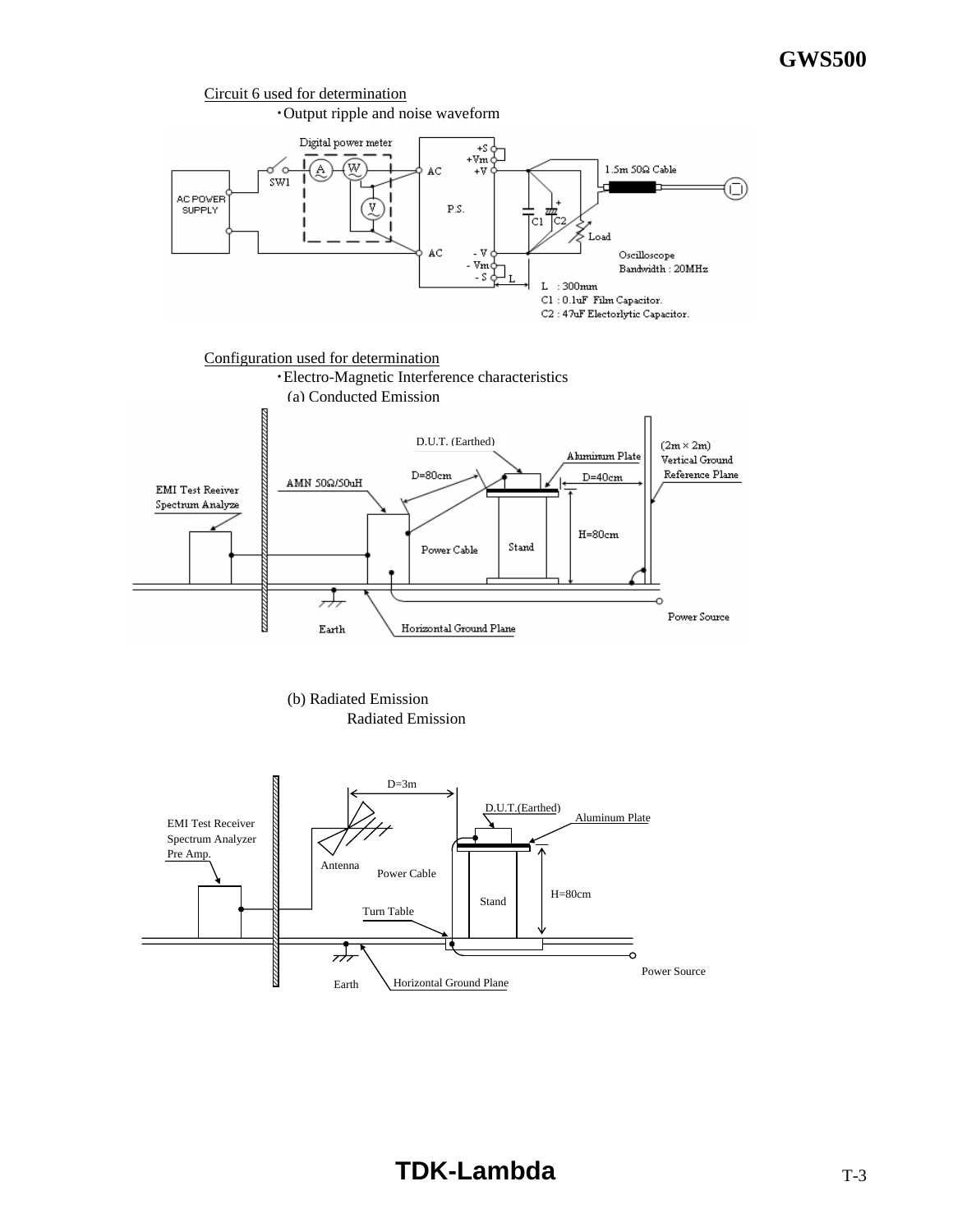## 1.2 List of equipment used

|                | <b>EQUIPMENT USED</b>          | <b>MANUFACTURER</b> | MODEL NO.           |
|----------------|--------------------------------|---------------------|---------------------|
| 1              | DIGITAL STORAGE OSCILLOSCOPE   | YOKOGAWA            | DL1740/DL1740E      |
| $\overline{c}$ | DIGITAL STORAGE OSCILLOSCOPE   | YOKOGAWA            | <b>DLM2054</b>      |
| 3              | DIGITAL MULTIMETER             | <b>FLUKE</b>        | 89VI                |
| $\overline{4}$ | DIGITAL MULTIMETER             | <b>YOKOGAWA</b>     | 73402               |
| 5              | <b>DIGITAL POWER METER</b>     | <b>HIOKI</b>        | 3333                |
| 6              | <b>CURRENT PROBE/AMPLIFIER</b> | <b>YOKOGAWA</b>     | 701931              |
| $\tau$         | DATA ACQUISITION UNIT          | <b>AGILENT</b>      | 34970A              |
| 8              | DYNAMIC DUMMY LOAD             | <b>FUJITSU</b>      | EUL-300/EUL-600     |
| 9              | DYNAMIC DUMMY LOAD             | <b>CHROMA</b>       | 63030               |
| 10             | DYNAMIC DUMMY LOAD             | <b>CHROMA</b>       | 63204               |
| 11             | CONTROLLED TEMP. CHAMBER       | <b>ESPEC</b>        | SH-641              |
| 12             | <b>LEAKAGE CURRENT METER</b>   | <b>SIMPSON</b>      | 228                 |
| 13             | <b>AC SOURCE</b>               | <b>KIKUSUI</b>      | <b>PCR-2000L</b>    |
| 14             | <b>AC SOURCE</b>               | <b>CHROMA</b>       | 61503/61505         |
| 15             | POWER ANALYZER                 | <b>CHROMA</b>       | 6630                |
| 16             | <b>EMI TEST RECEIVER</b>       | <b>TESEO</b>        | <b>SCR3502</b>      |
| 17             | <b>LISN</b>                    | <b>TESEO</b>        | <b>CFLN-8312</b>    |
| 18             | <b>LISN</b>                    | <b>TESEQ</b>        | NNB <sub>42</sub> C |
| 19             | <b>BILOG ANTENNA</b>           | <b>TESEQ</b>        | <b>CBL6112B</b>     |
| 20             | <b>SPECTRUM ANALYZER</b>       | <b>ADVANTEST</b>    | <b>R313A</b>        |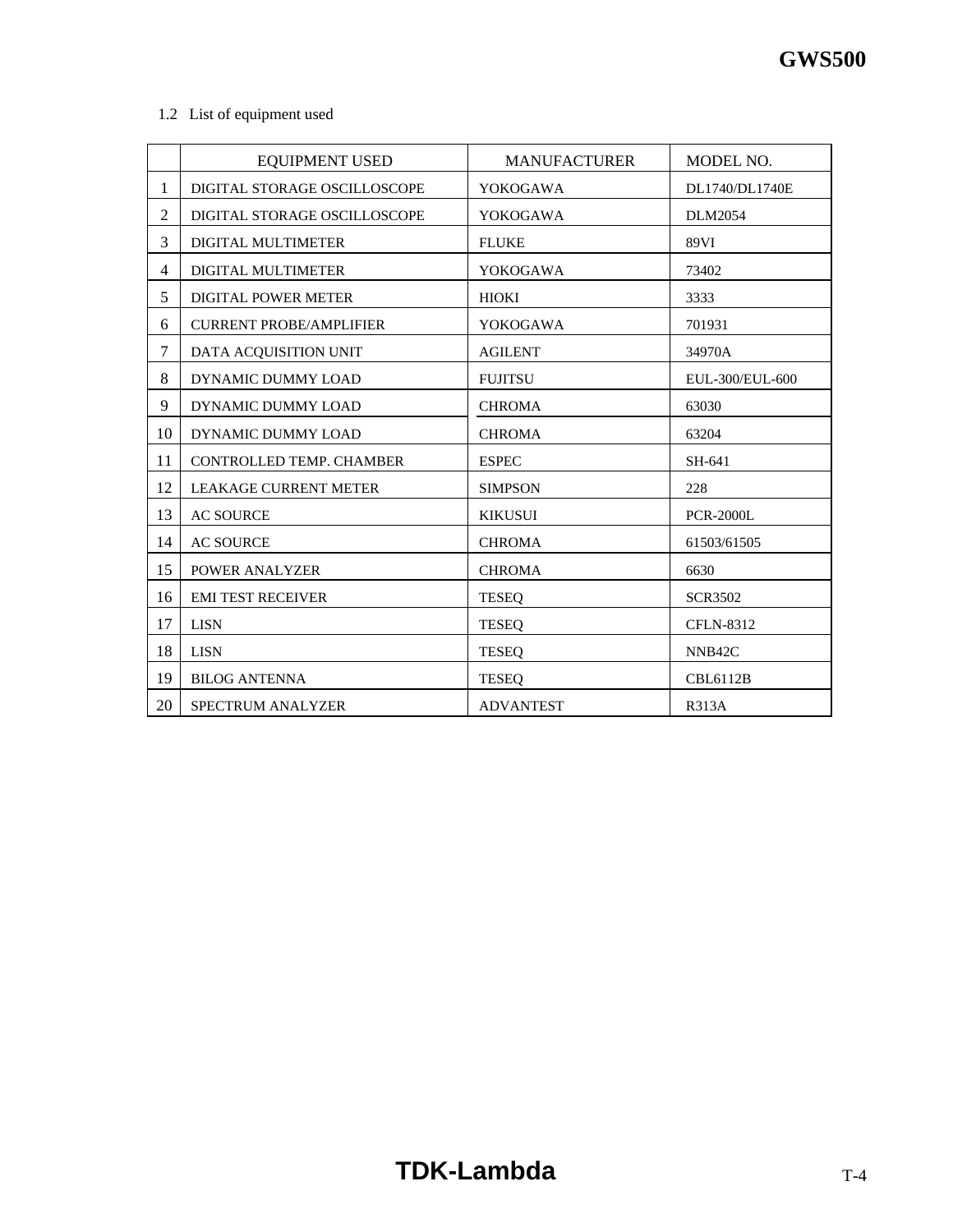#### **2 Characteristics**

- 2.1 Steady state data
- (1) Regulation line and load, Temperature drift / Start up voltage and Drop out voltage

| 12V | 1. Regulation - line and load            |                 |                 |                       |                       |                       | Conditions             | $Ta:25^{\circ}C$                        |
|-----|------------------------------------------|-----------------|-----------------|-----------------------|-----------------------|-----------------------|------------------------|-----------------------------------------|
|     | Iout \ Vin                               | 85VAC           | 115VAC          | 230VAC                | 264VAC                |                       | line regulation        |                                         |
|     | 0%                                       | 12.063V         | 12.063V         | 12.063V               | 12.063V               | 0mV                   | 0.000%                 |                                         |
|     | 50%                                      | 12.056V         | 12.056V         | 12.056V               | 12.056V               | 0mV                   | 0.000%                 |                                         |
|     | 100%                                     | 12.050V         | 12.050V         | 12.050V               | 12.049V               | 1mV                   | 0.008%                 |                                         |
|     | load                                     | 13mV            | 13mV            | 13mV                  | 14mV                  |                       |                        |                                         |
|     | regulation                               | 0.108%          | 0.108%          | 0.108%                | 0.117%                |                       |                        |                                         |
|     | 2. Temperature drift                     |                 |                 |                       |                       |                       | Conditions Vin: 115VAC | <b>Iout: 100%</b>                       |
|     | Ta                                       | $-25^{\circ}$ C | $25^{\circ}$ C  | $50^{\circ}$ C        |                       | temperature stability |                        |                                         |
|     | Vout                                     | 11.998V         | 12.050V         | 12.051V               | 53mV                  | 0.442%                |                        |                                         |
|     | 3. Start up voltage and Drop out voltage |                 |                 |                       |                       |                       | Conditions             | Ta: $25^{\circ}$ C<br>Iout: 100%        |
|     | Start up voltage (Vin)                   |                 | 77VAC           |                       |                       |                       |                        |                                         |
|     | Drop out voltage (Vin)                   |                 | 64VAC           |                       |                       |                       |                        |                                         |
|     |                                          |                 |                 |                       |                       |                       |                        |                                         |
| 24V | 1. Regulation - line and load            |                 |                 |                       |                       |                       | Conditions             | Ta: $25^{\circ}$ C                      |
|     | Iout \ Vin                               | $85$ VAC        | 115VAC          | 230VAC                | 264VAC                |                       | line regulation        |                                         |
|     | 0%                                       | 24.019V         | 24.022V         | 24.022V               | 24.022V               | 3mV                   | 0.013%                 |                                         |
|     | 50%                                      | 24.020V         | 24.022V         | 24.022V               | 24.023V               | 3mV                   | 0.013%                 |                                         |
|     | 100%                                     | 24.020V         | 24.022V         | 24.022V               | 24.022V               | 2mV                   | 0.008%                 |                                         |
|     | load                                     | 1mV             | 0mV             | 0mV                   | 1mV                   |                       |                        |                                         |
|     | regulation                               | 0.008%          | 0.000%          | $0.000\%$             | 0.008%                |                       |                        |                                         |
|     | 2. Temperature drift                     |                 |                 |                       |                       |                       | Conditions             | $V$ in: 115VAC<br>Iout: 100%            |
|     | Ta                                       | $-25^{\circ}$ C | $25^{\circ}$ C  | $50^{\circ}$ C        | temperature stability |                       |                        |                                         |
|     | Vout                                     | 23.985V         | 24.022V         | 24.003V               | 0mV                   | $0.002\%$             |                        |                                         |
|     | 3. Start up voltage and Drop out voltage |                 |                 |                       |                       |                       | Conditions             | Ta: $25^{\circ}$ C<br><b>Iout: 100%</b> |
|     | Start up voltage (Vin)                   |                 | 77VAC           |                       |                       |                       |                        |                                         |
|     | Drop out voltage (Vin)                   |                 | 64VAC           |                       |                       |                       |                        |                                         |
|     |                                          |                 |                 |                       |                       |                       |                        |                                         |
| 48V | 1. Regulation - line and load            |                 |                 |                       |                       |                       | Condition              | Ta: $25^{\circ}$ C                      |
|     | $Iout \setminus Vin$                     | 85VAC           | 115VAC          | 230VAC                | 264VAC                |                       | line regulation        |                                         |
|     | $0\%$                                    |                 | 47.767V 47.767V | 47.766V               | 47.766V               |                       | $1 \text{mV}$ 0.002%   |                                         |
|     | 50%                                      | 47.768V         | 47.768V         | 47.768V               | 47.767V               | 1mV                   | 0.002%                 |                                         |
|     | 100%                                     | 47.769V         | 47.769V         | 47.770V               | 47.769V               | 1mV                   | 0.002%                 |                                         |
|     | load                                     | 2mV             | 2mV             | 4mV                   | 3mV                   |                       |                        |                                         |
|     | regulation                               | 0.017%          | 0.017%          | 0.033%                | 0.025%                |                       |                        |                                         |
|     | 2. Temperature drift                     |                 |                 |                       |                       |                       | Conditions             | Vin: 115VAC<br><b>Iout: 100%</b>        |
|     | Ta                                       | $-25^{\circ}$ C | $25^{\circ}$ C  | $50^{\circ} \text{C}$ | temperature stability |                       |                        |                                         |
|     | Vout                                     | 47.641V         | 47.769V         | 47.743V               | 0mV                   | 0.003%                |                        |                                         |
|     | 3. Start up voltage and Drop out voltage |                 |                 |                       |                       |                       | Conditions             | Ta: $25^{\circ}$ C<br>Iout: 100%        |
|     | Start up voltage (Vin)                   |                 | 77VAC           |                       |                       |                       |                        |                                         |
|     | Drop out voltage (Vin)                   |                 | 66VAC           |                       |                       |                       |                        |                                         |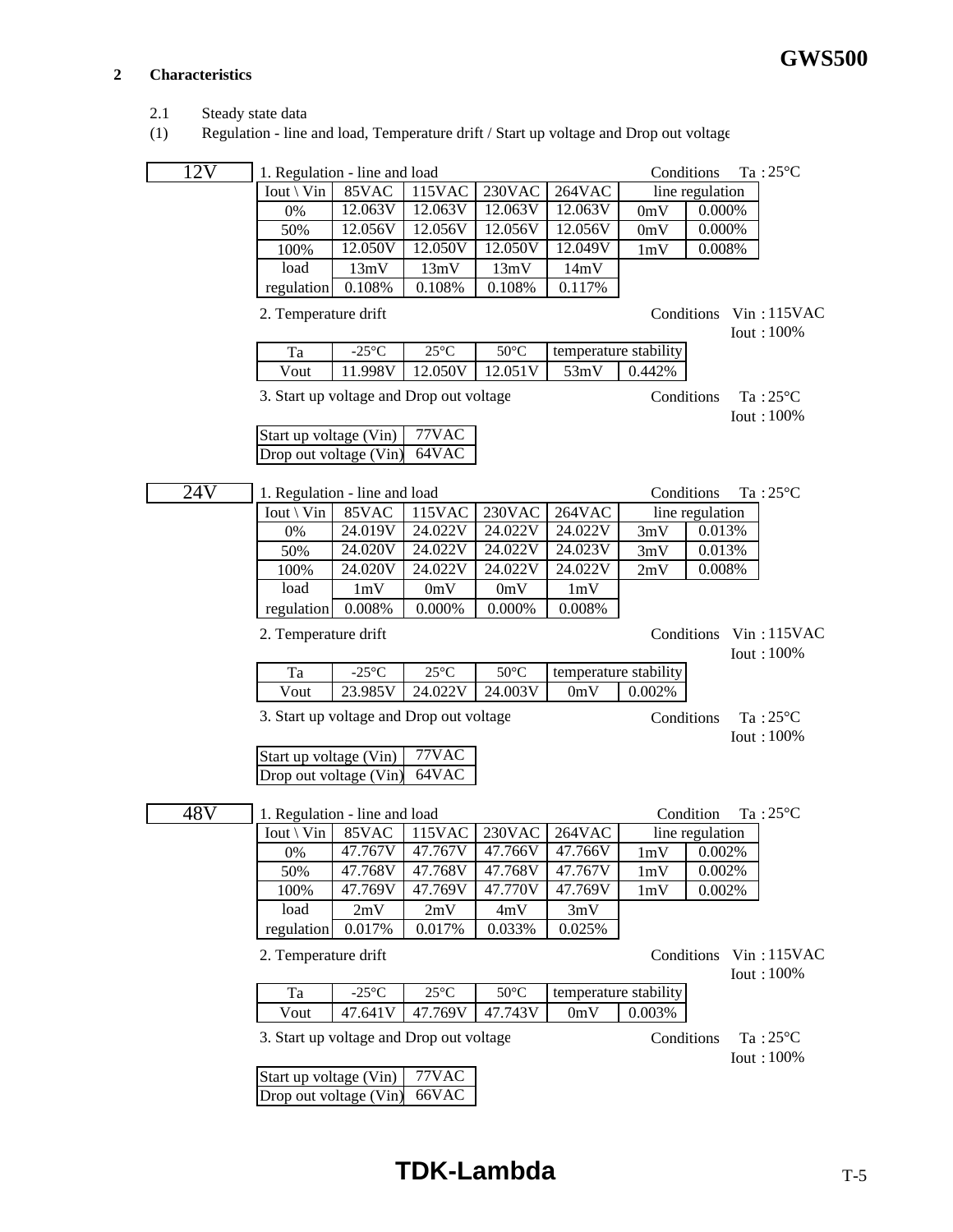(2) Efficiency vs. Output current

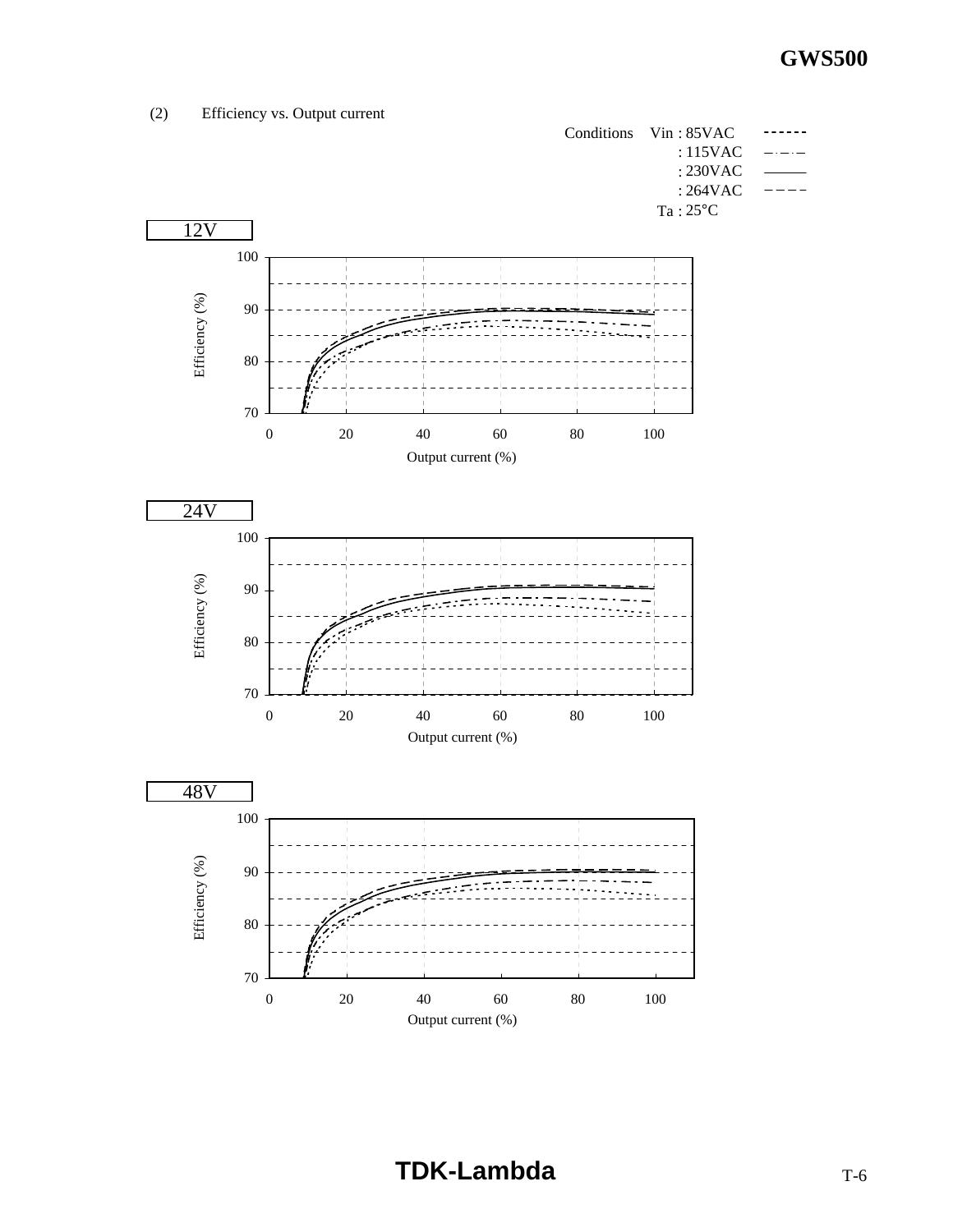

Output current (%)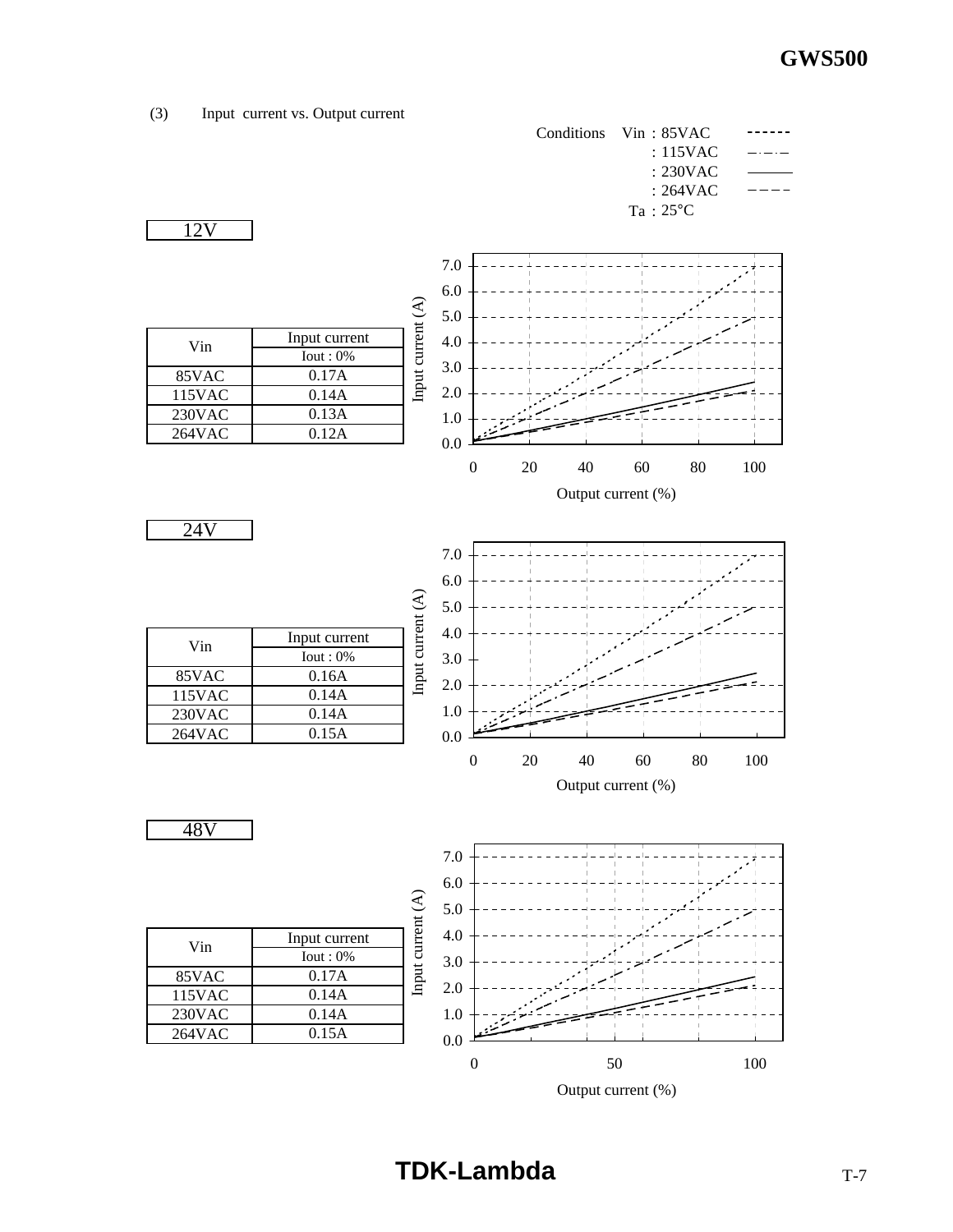## (4) Input power vs. Output current

12V

Vin

24V



| Vin    | Input power     |             |  |
|--------|-----------------|-------------|--|
|        | $I$ out : $0\%$ | Control OFF |  |
| 85VAC  | 12.4W           | 0.03W       |  |
| 115VAC | 12.6W           | 0.05W       |  |
| 230VAC | 12.3W           | 0.39W       |  |
| 265VAC | 10.9W           | 0.49W       |  |





0 20 40 60 80 100 Output current (%)

| Vin    | Input power     |                    |  |
|--------|-----------------|--------------------|--|
|        | $I$ out : $0\%$ | <b>Control OFF</b> |  |
| 85VAC  | 12.8W           | 0.03W              |  |
| 115VAC | 12.7W           | 0.05W              |  |
| 230VAC | 12.7W           | 0.38W              |  |
| 265VAC | 11.5W           | 0.50W              |  |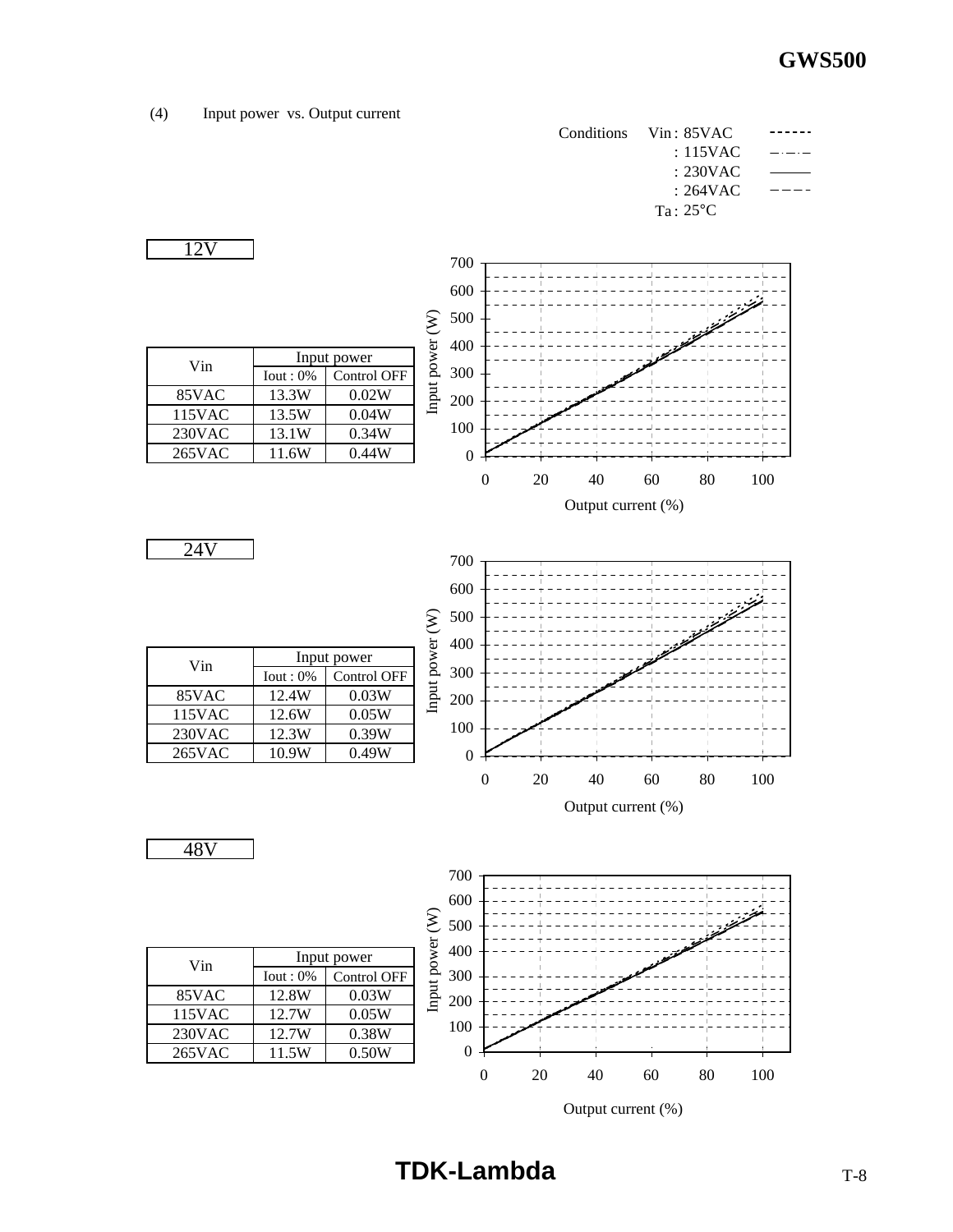### 2.2 Over current protection (OCP) characteristics 2.3 Over voltage protection (OVP) characteristi

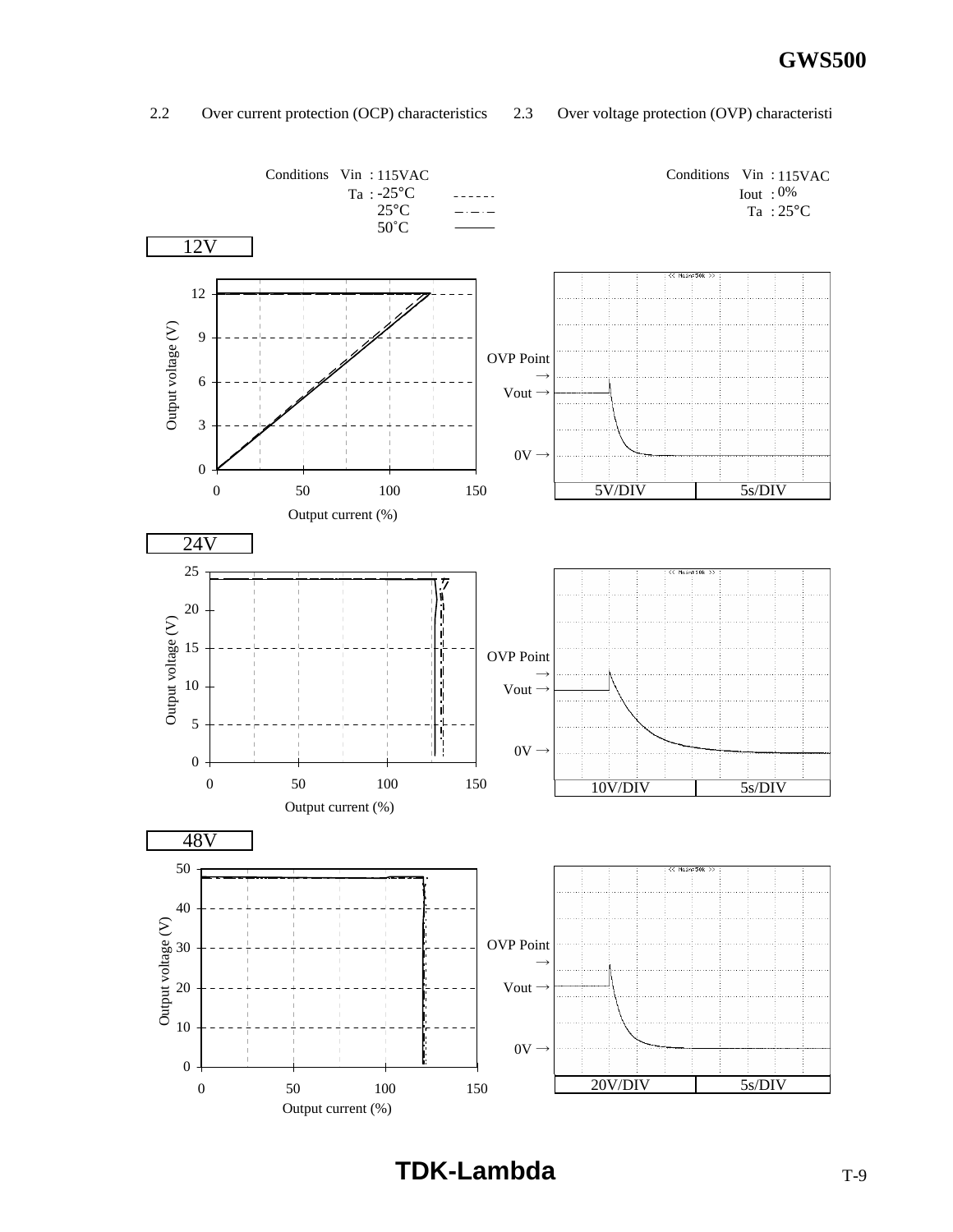

# 2.4 Output rise characteristics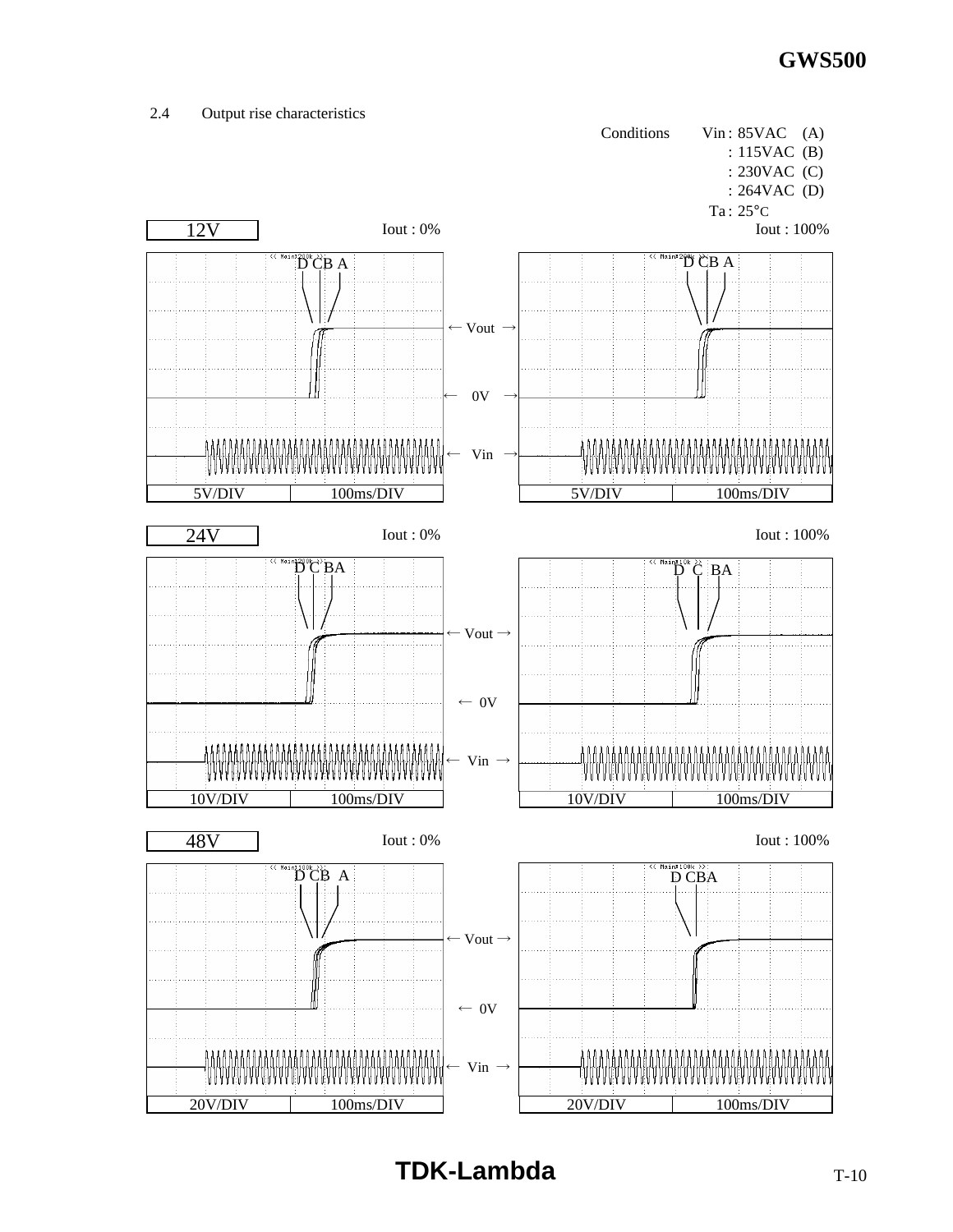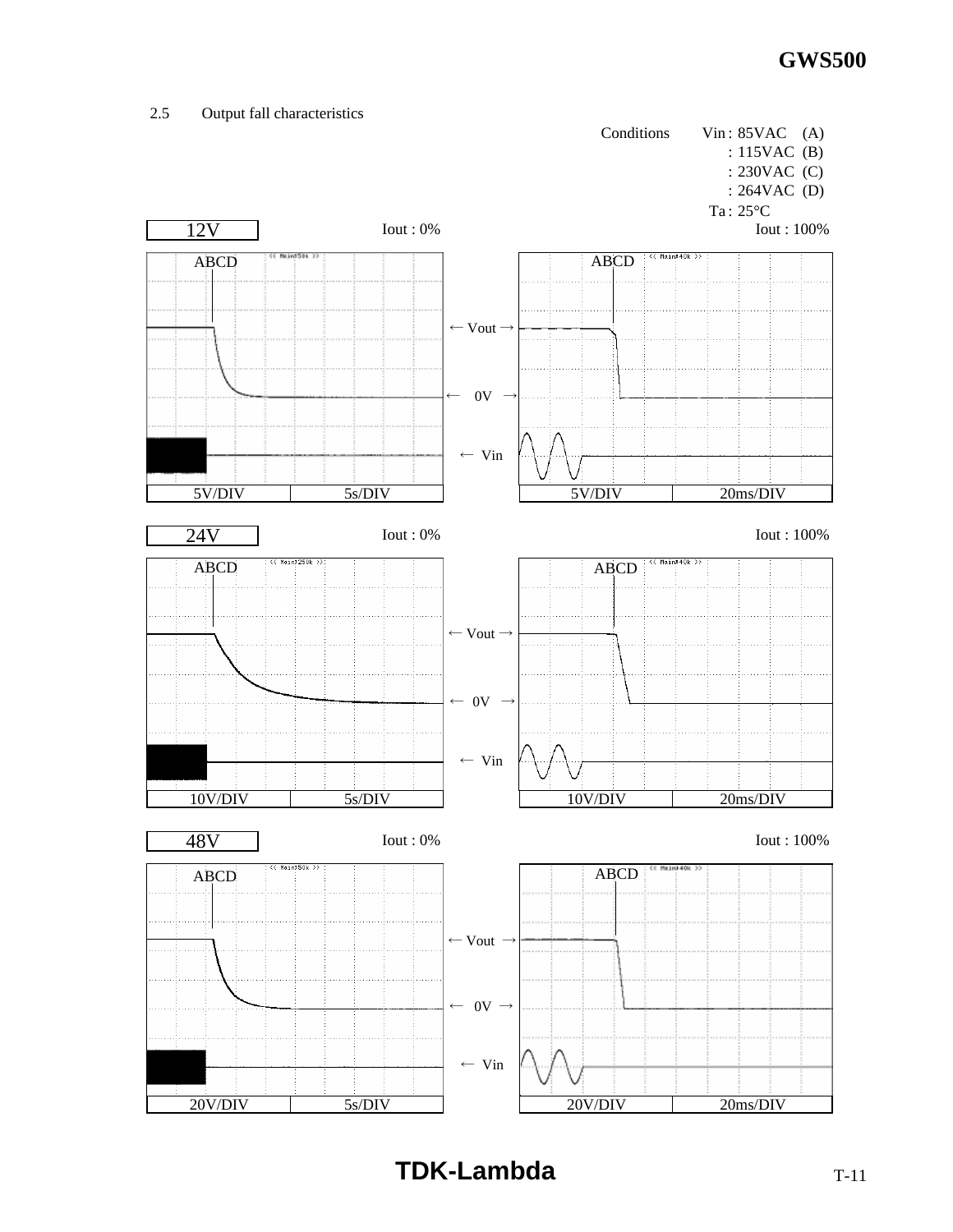



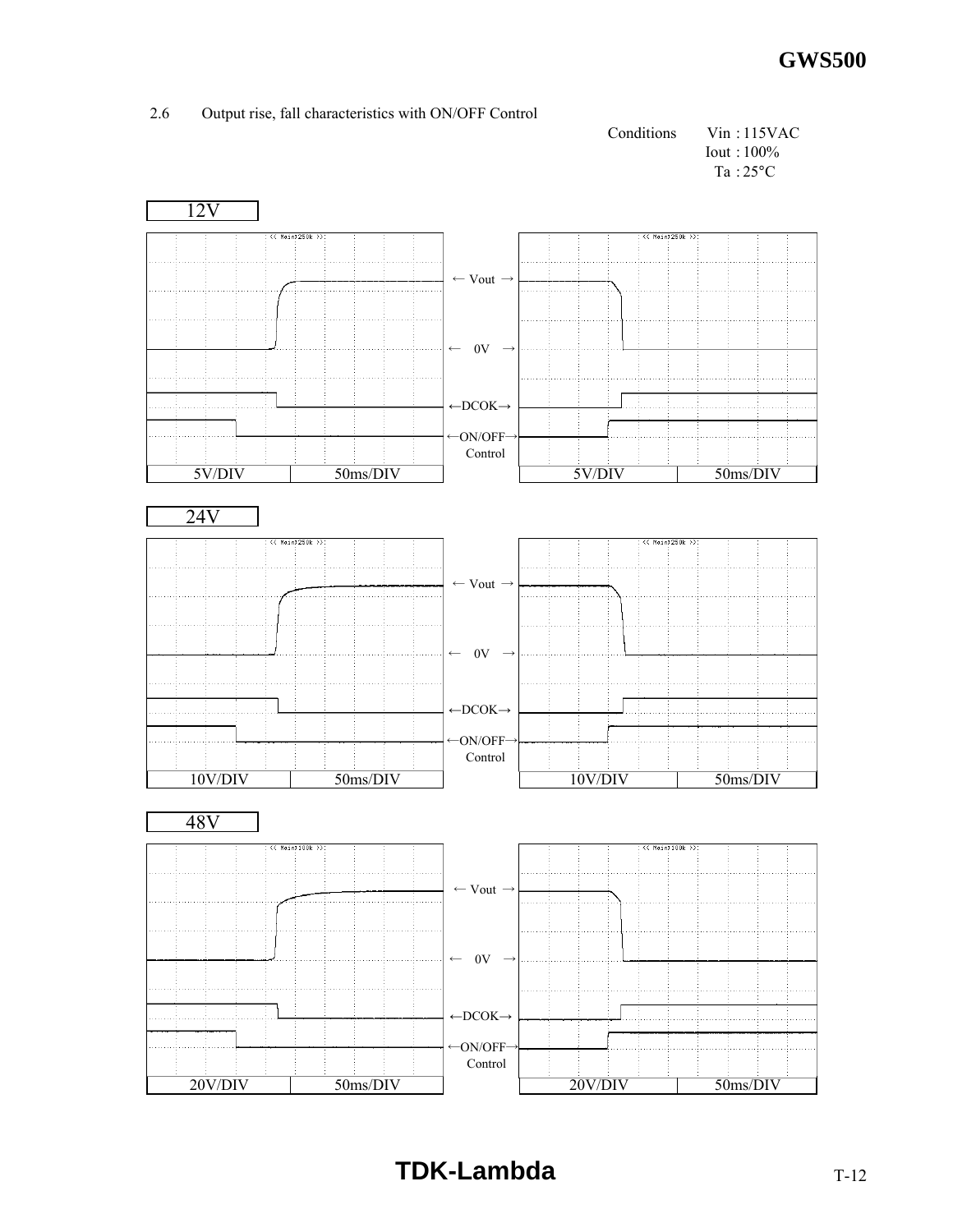## 2.7 Hold up time characteristics



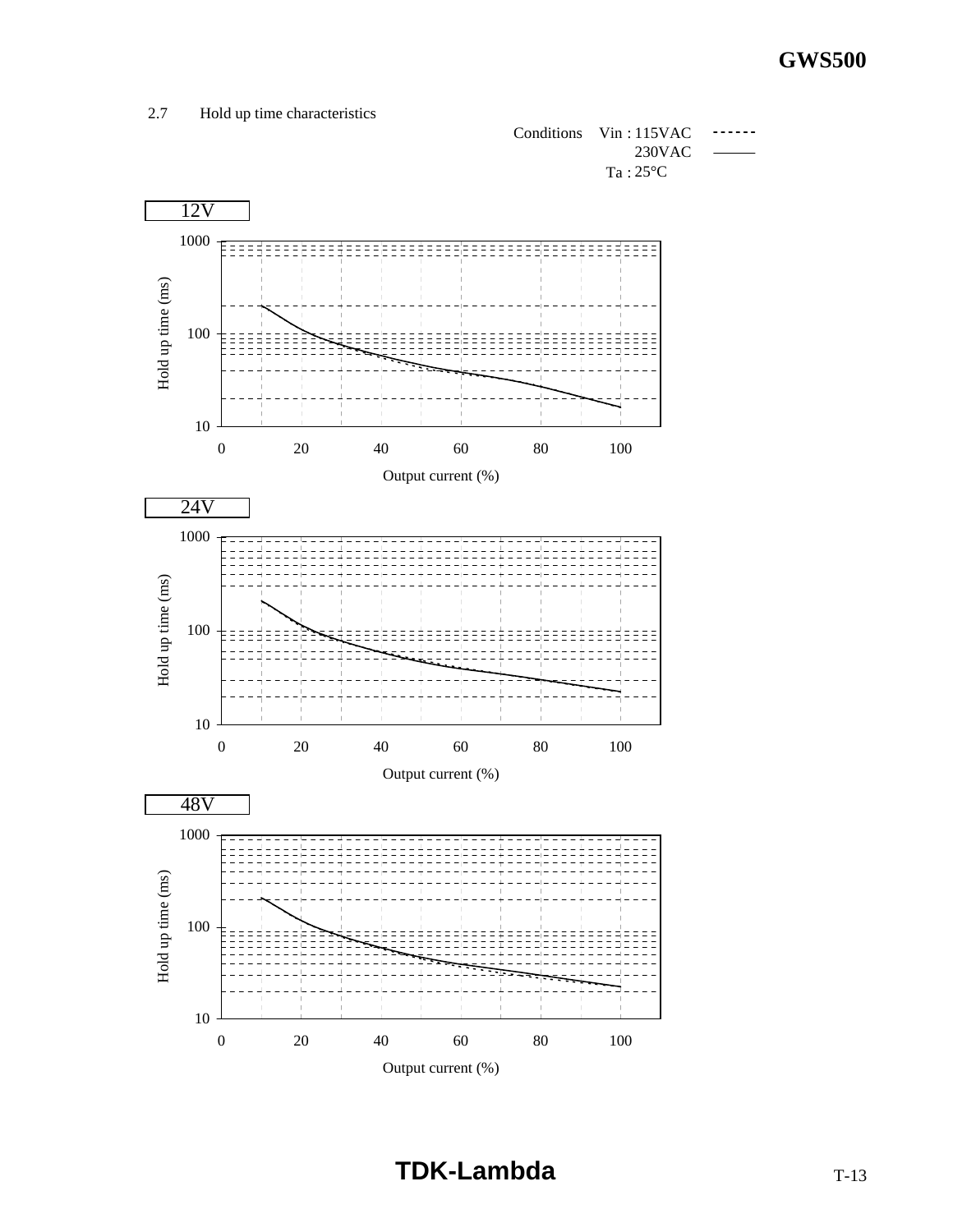

#### 2.8 Dynamic load response characteristics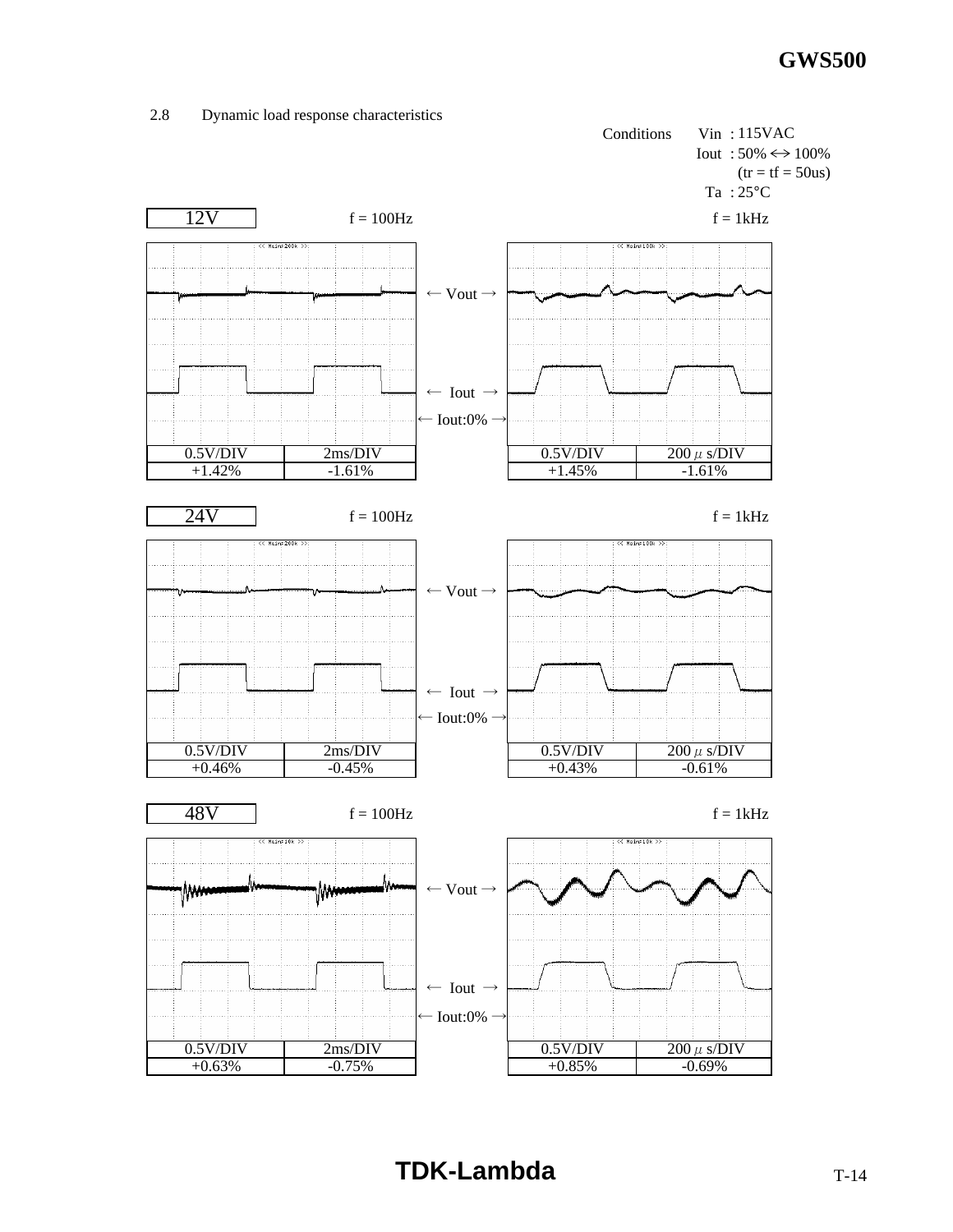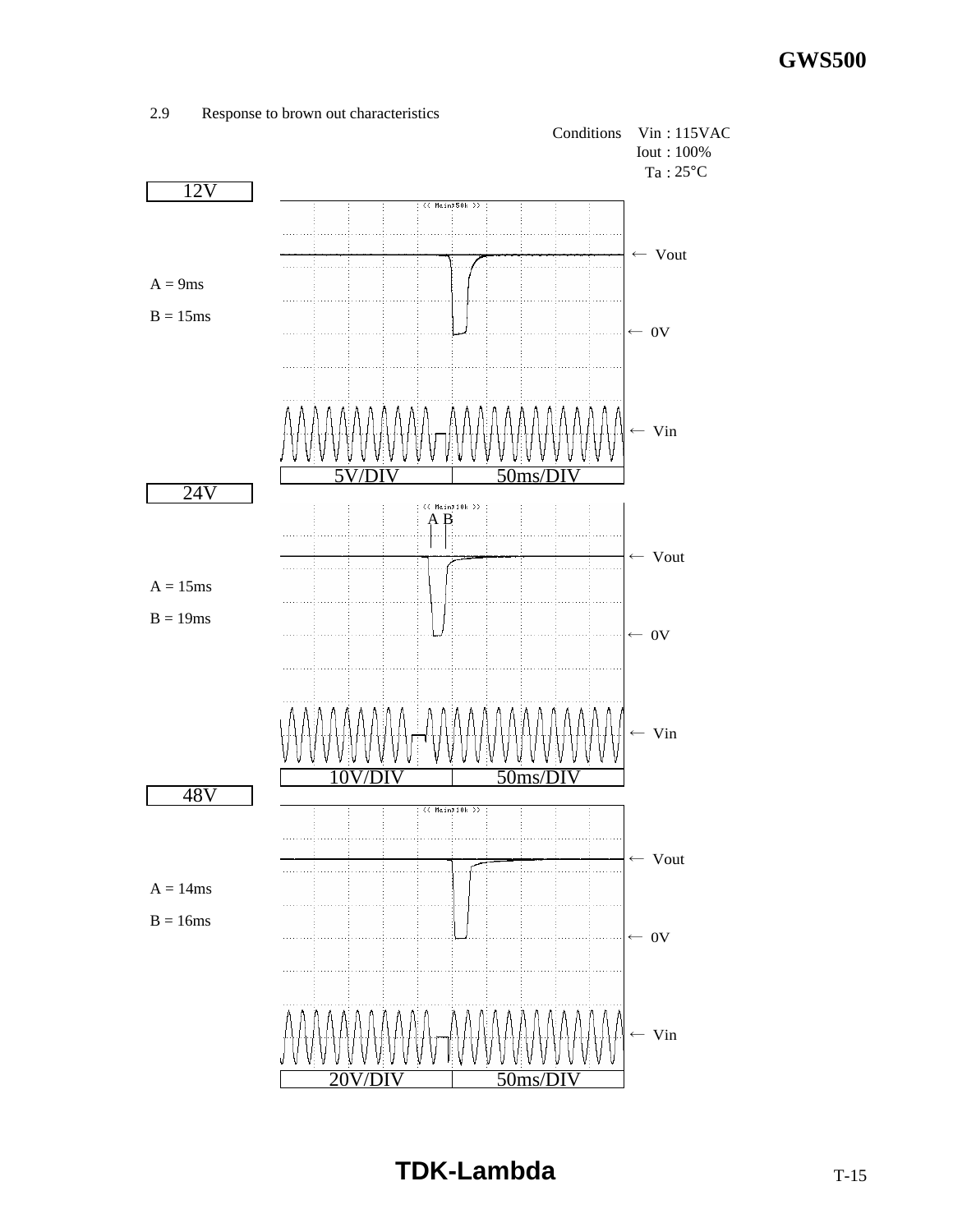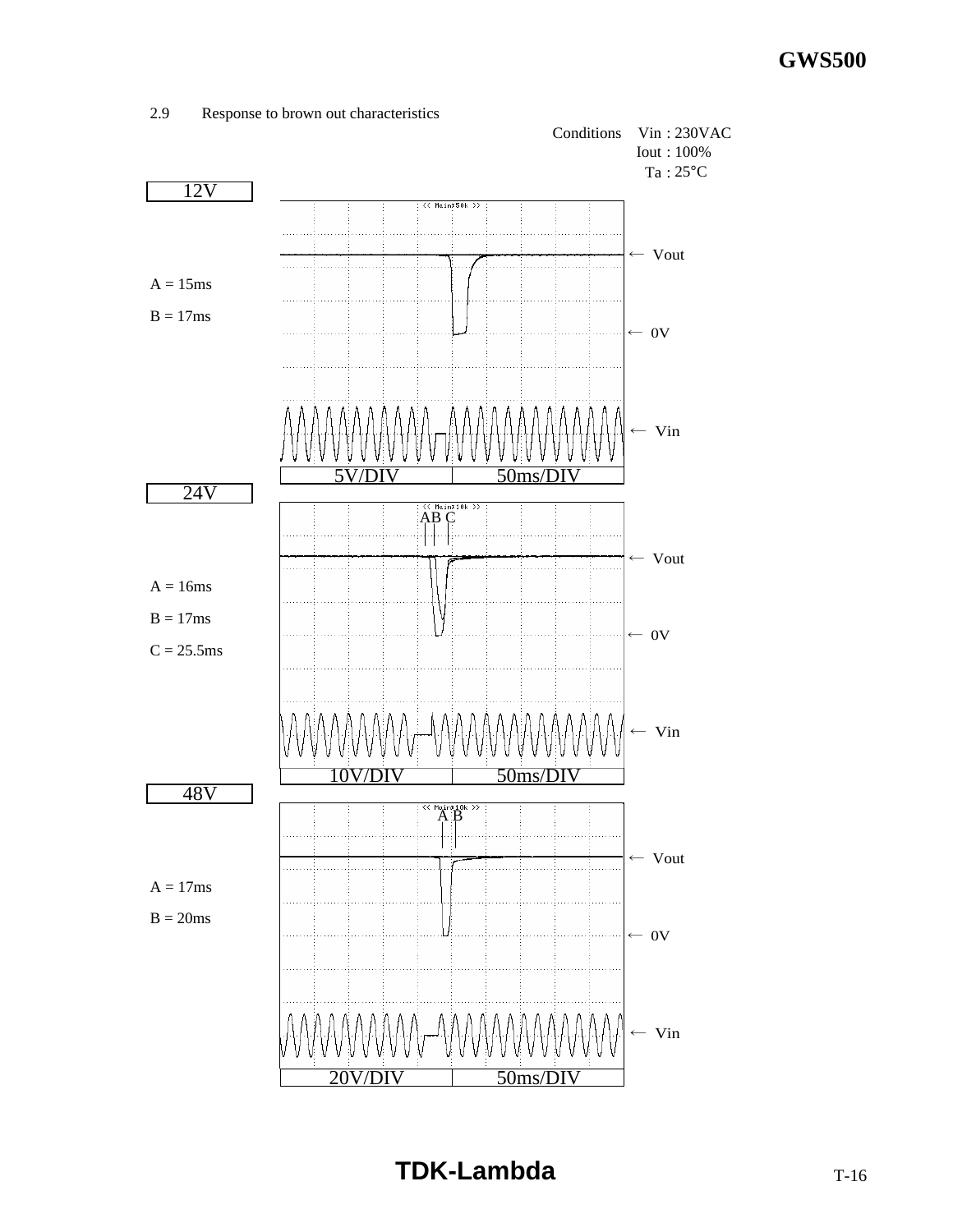2.10 Inrush current waveform



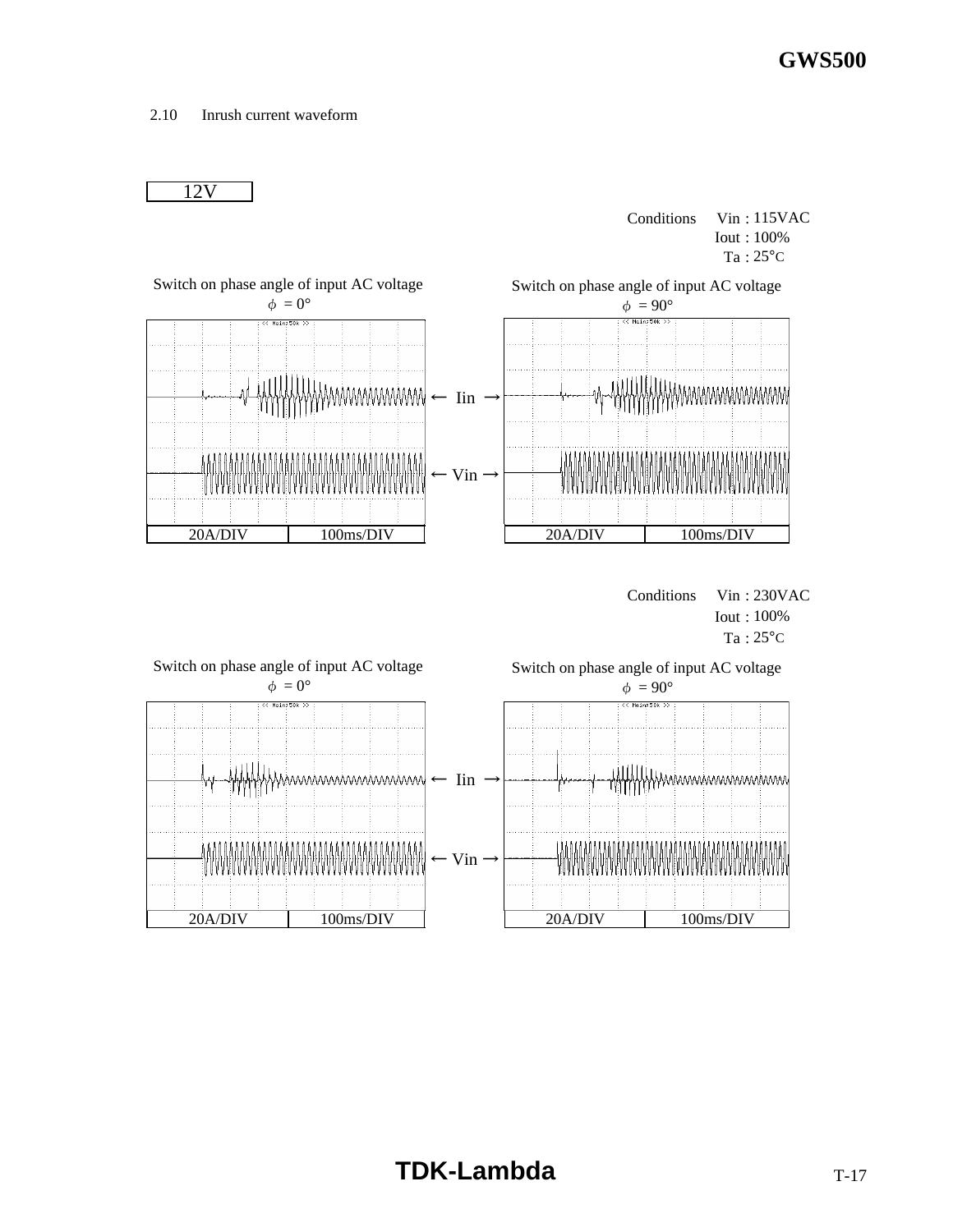2.11 Input current harmonics



Harmonic Order





Harmonic Order

2.12 Input current waveform

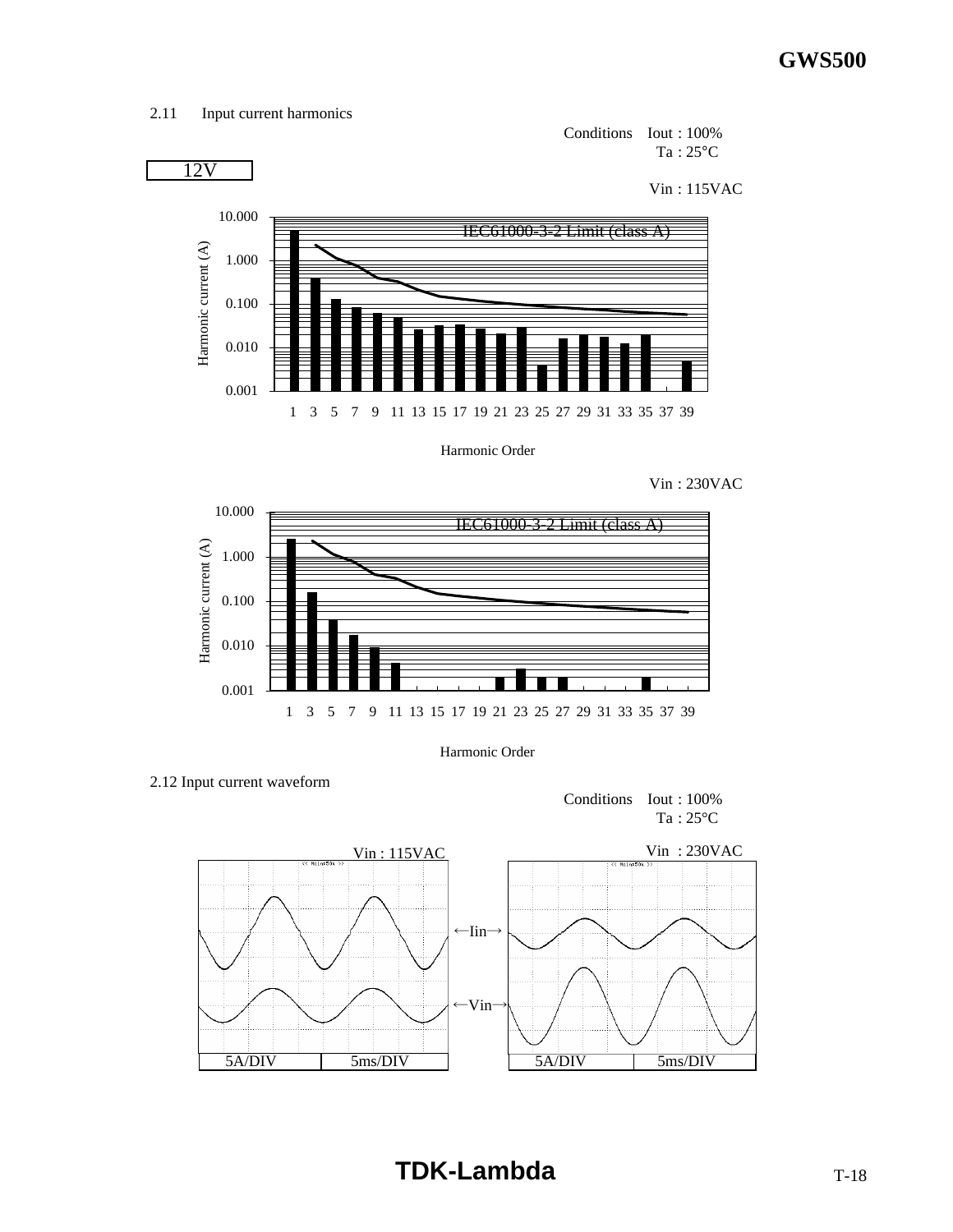## 2.13 Leakage current characteristics



 $f : 60Hz$ 

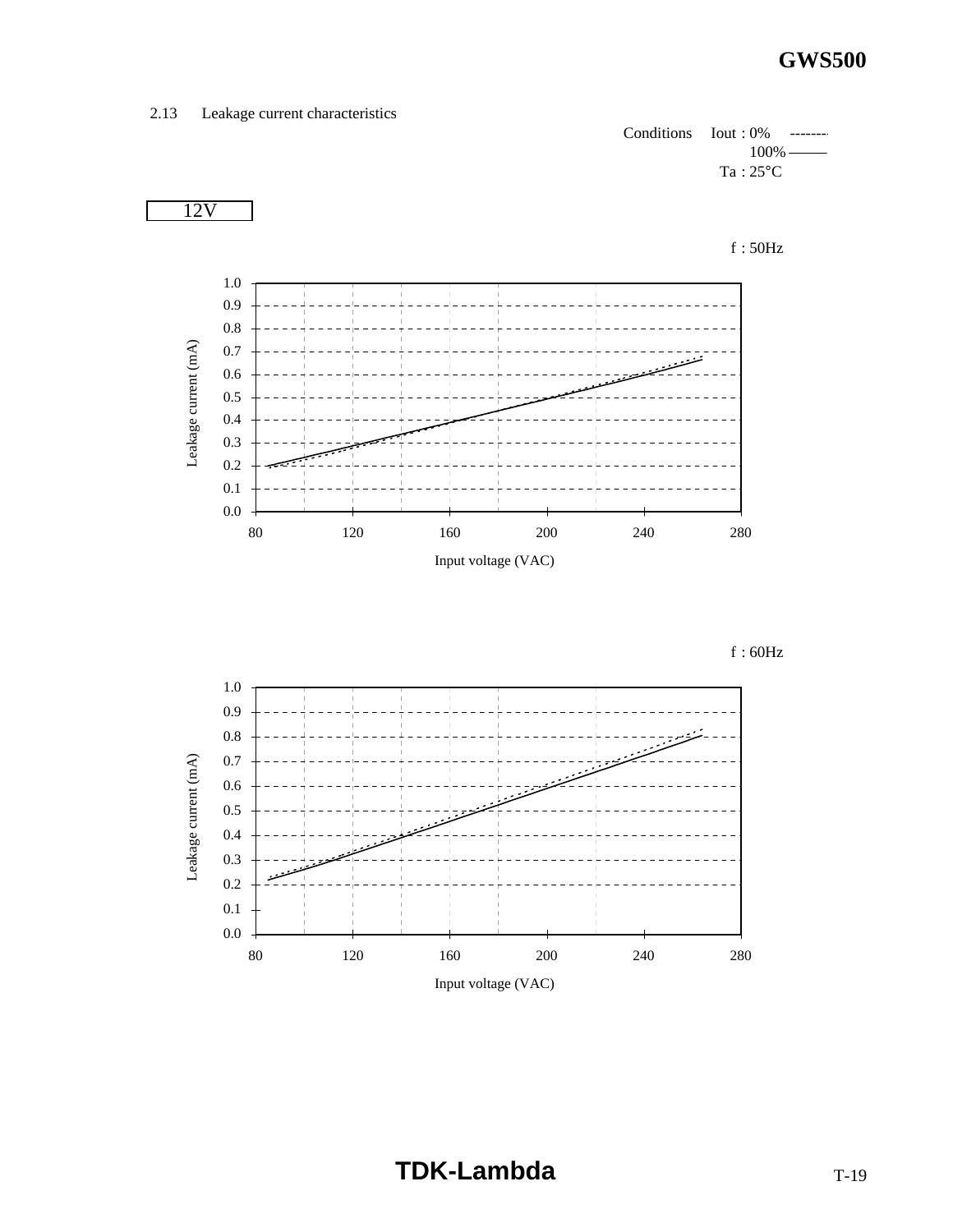

#### 2.14 Output ripple and noise waveform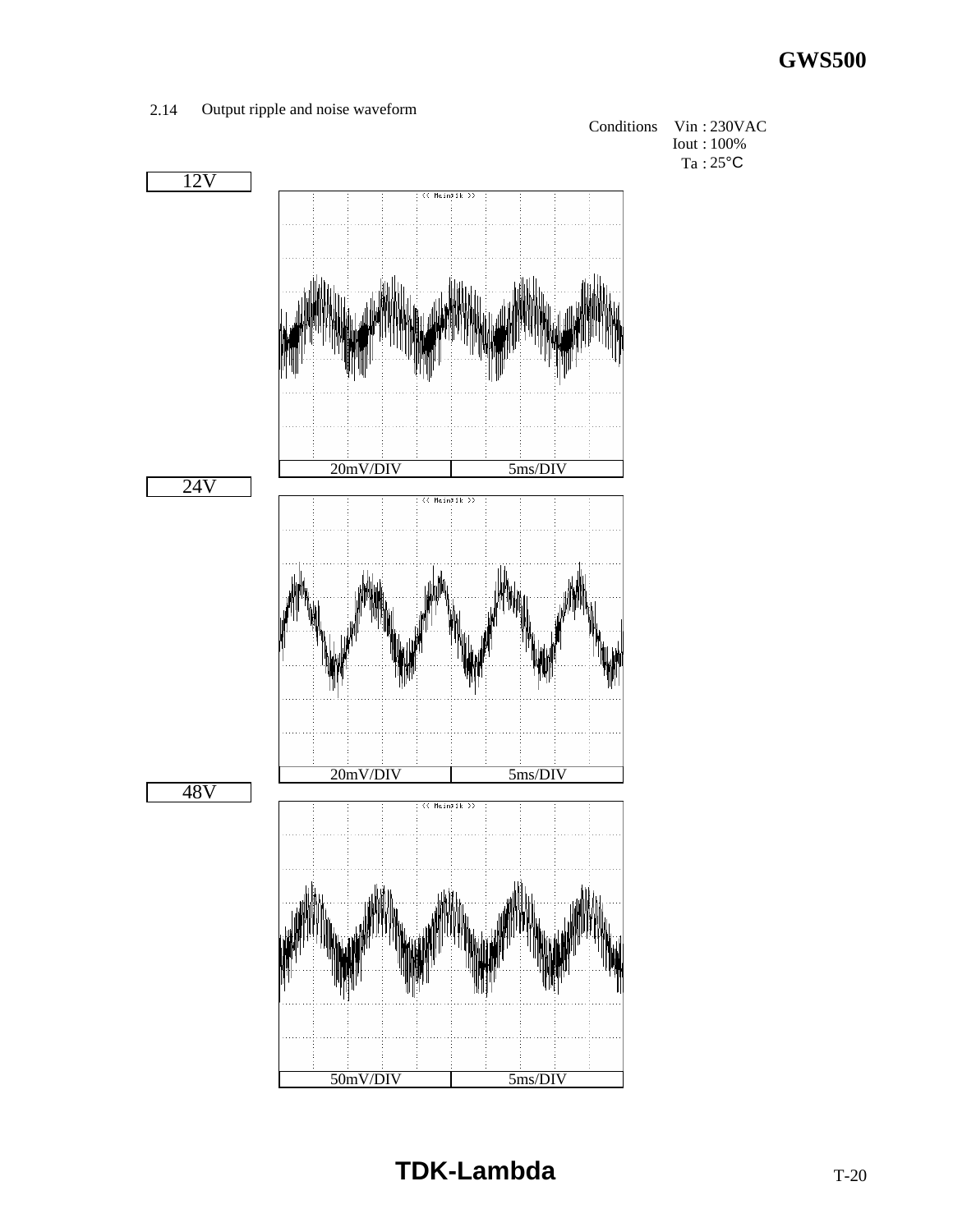

2.15 Electro-Magnetic Interference characteristics

Limit of EN55011-B, EN55022-B, FCC-B are same as its VCCI class B. Indication is peak values.